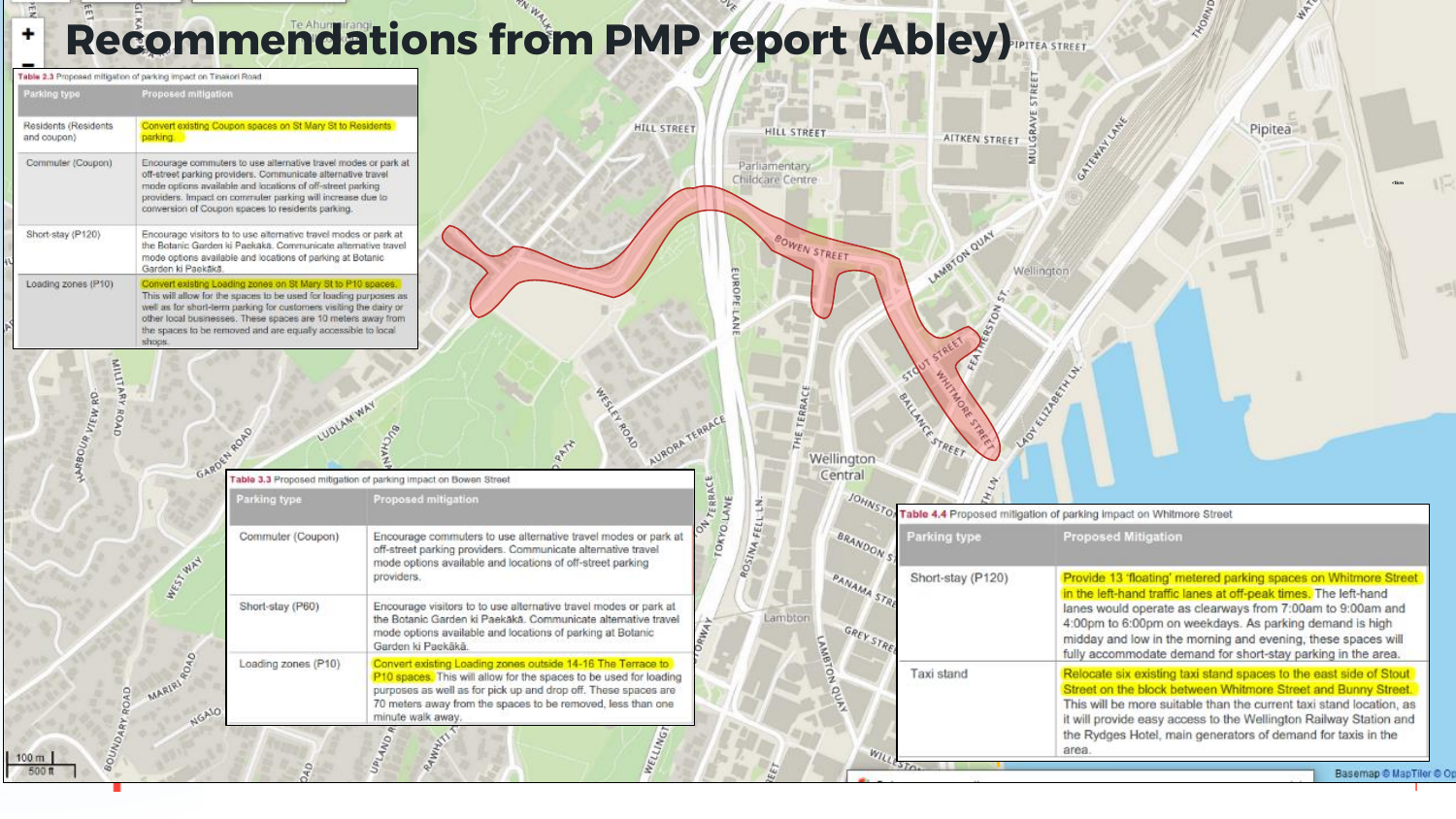## **New Parking signage**



Existing sign location (pole/post)



Redundant ticket machine



## Taxi stand sign

Goods ehicles On



## Paid parking sign



2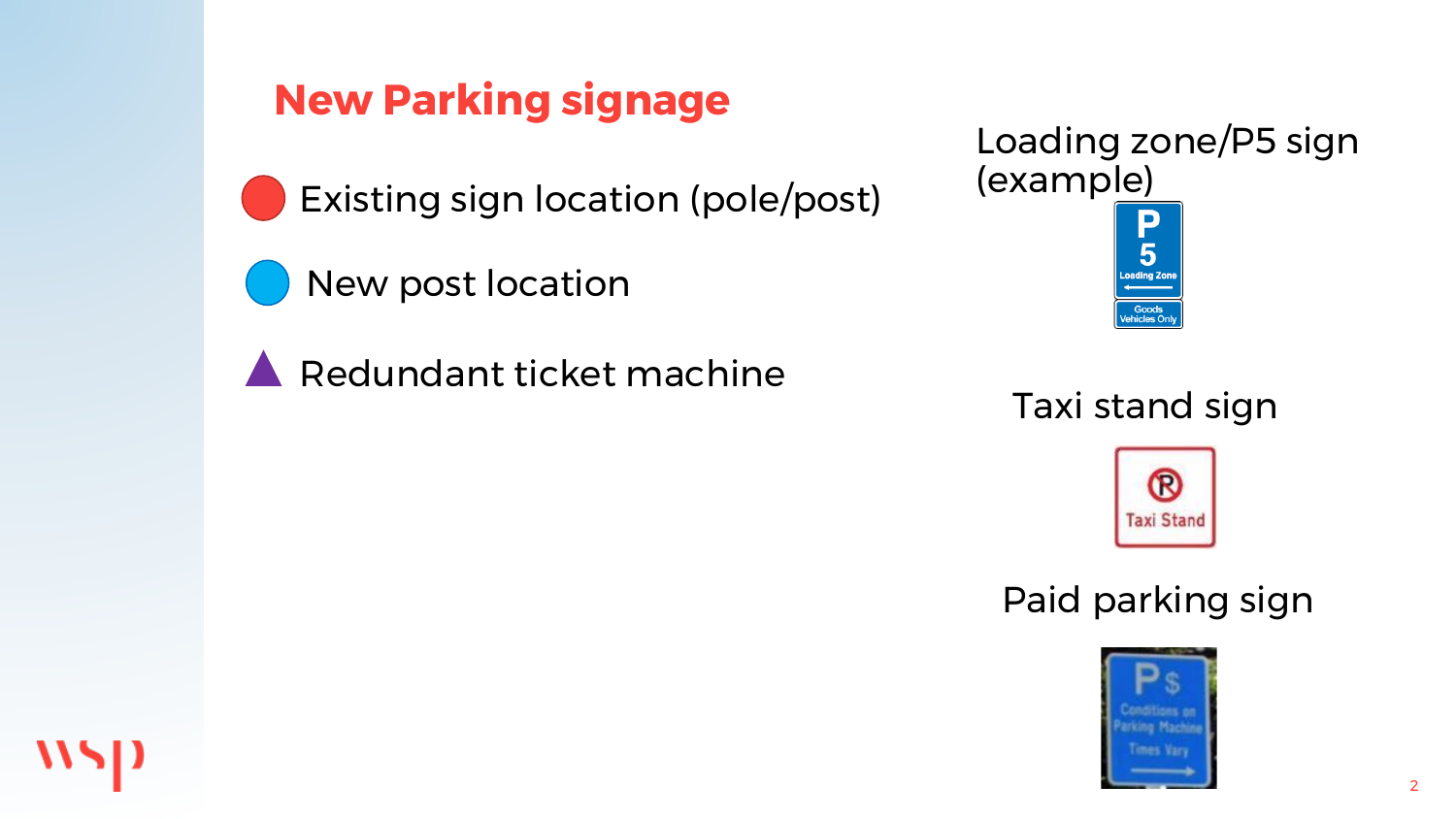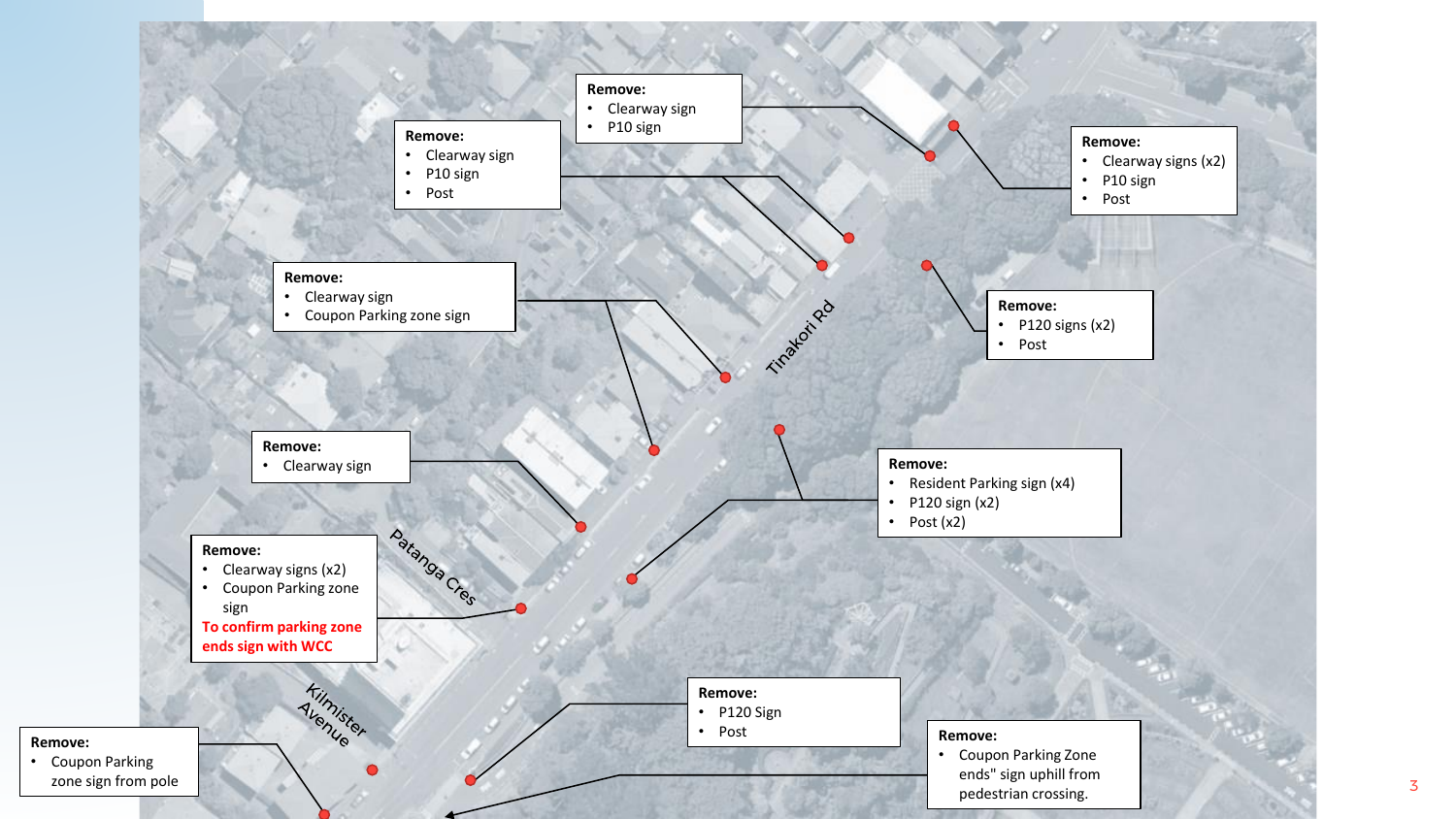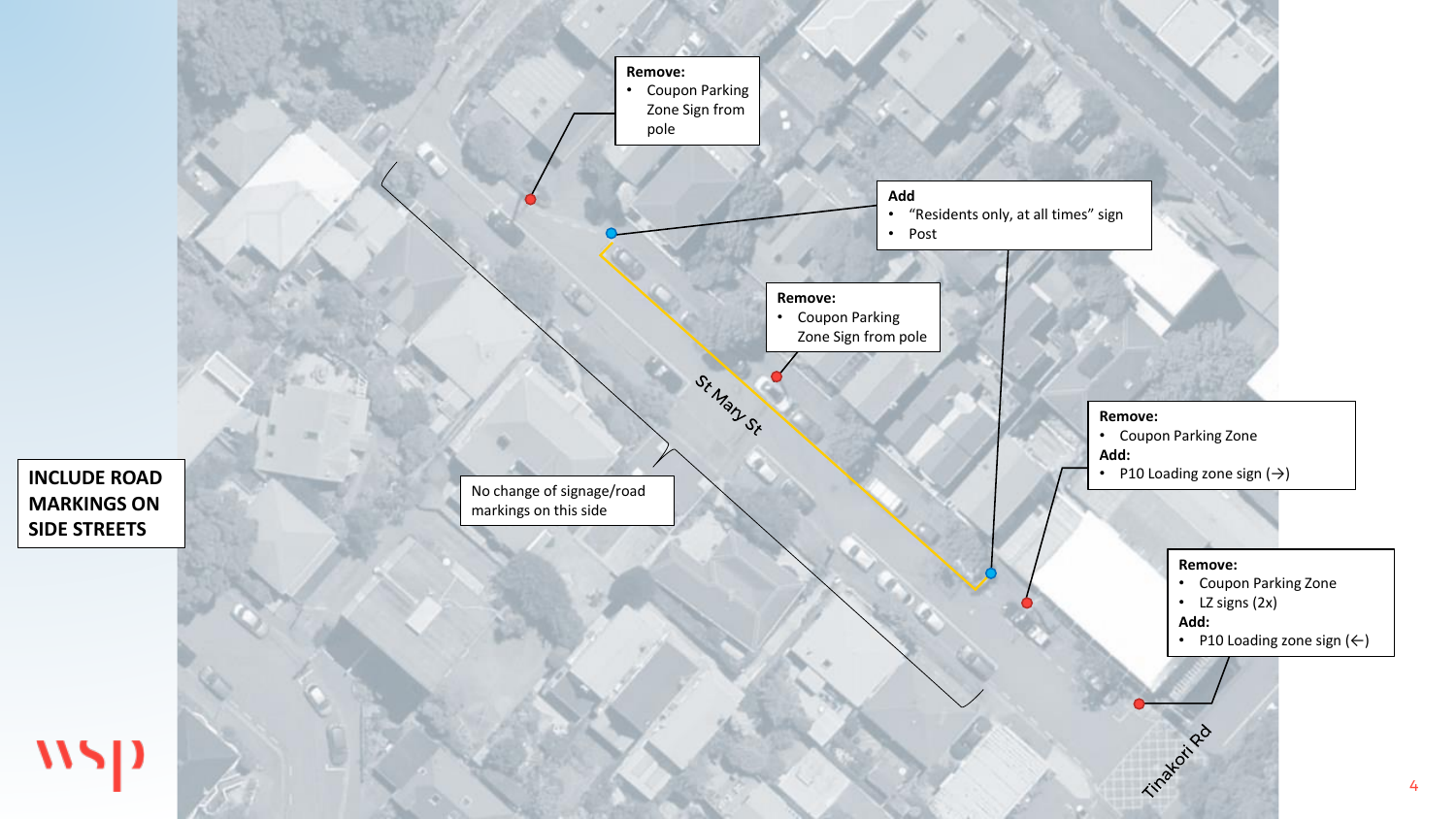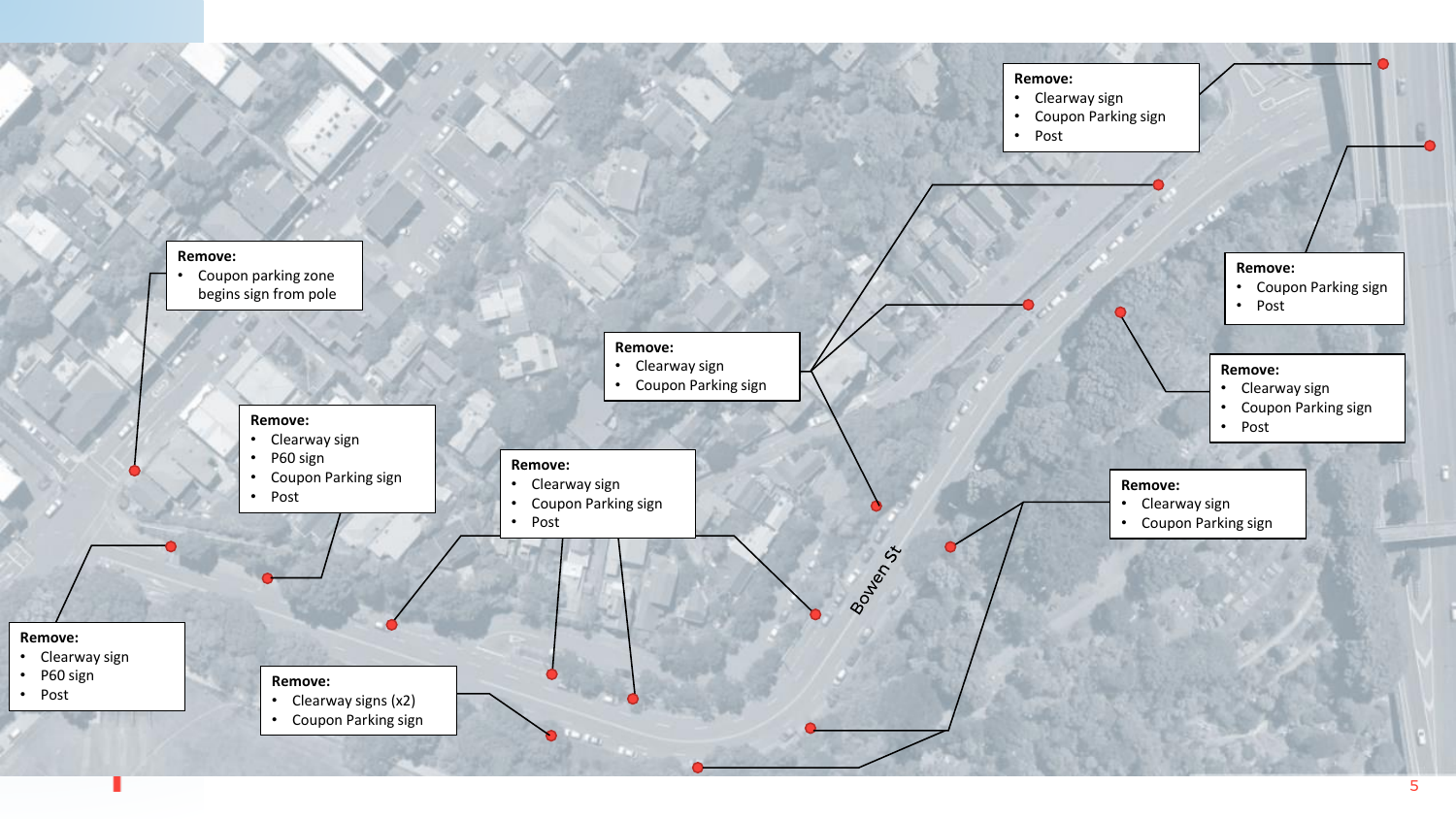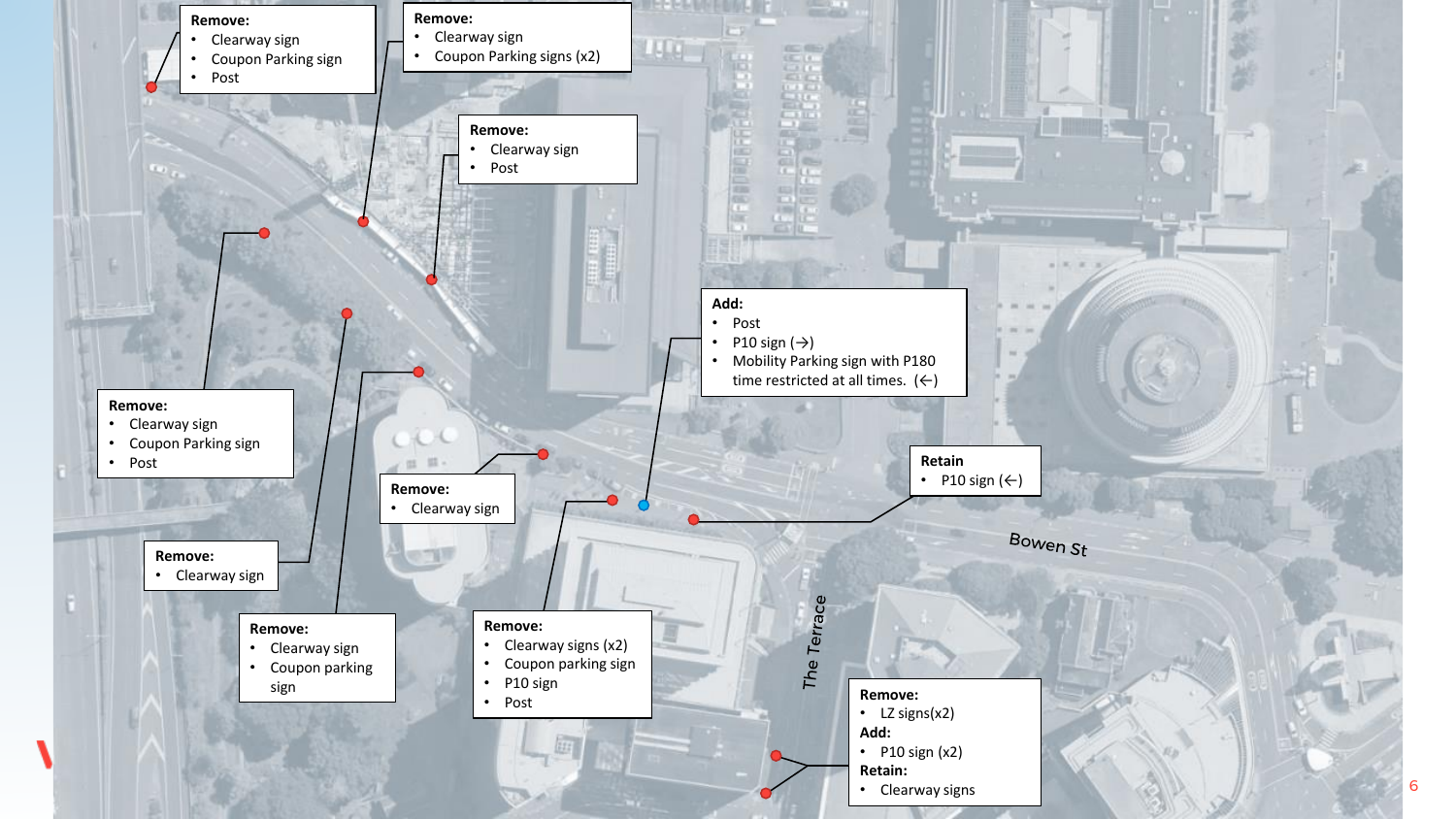

wsp

7